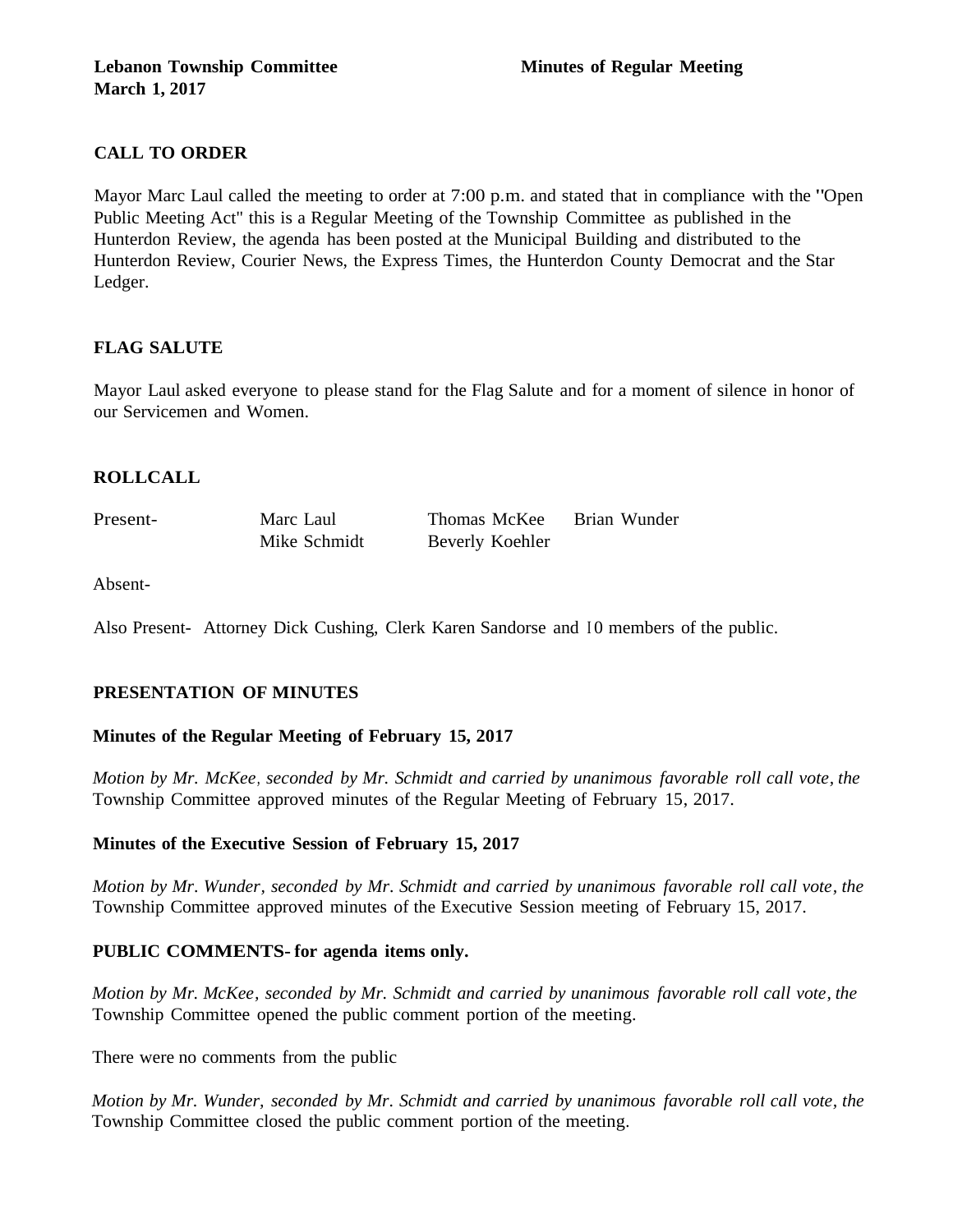LTCM 03/0112017 Page 2 of8

# **ORDINANCES**

#### **Ordinance No. 2017-02- Salary Ordinance**

*Motion by Mr. Wunder, seconded by Ms. Koehler and carried by unanimous favorable roll call vote, the* Township Committee approved Ordinance No. 2017-02 on first reading as entitled below.

> TOWNSHIP OF LEBANON COUNTY OF **HUNTERDON** STATE OF NEW JERSEY SALARY ORDINANCE ORDINANCE NO. 2017-02

#### **Public Hearing to be held on March 15, 2017**

#### **OLD BUSINESS**

#### **LTVFD -Request to Seek Bids for Chief's Vehicle & Ambulance**

Mayor Laul stated that Attorney St. Angelo prepared the bid package for the Chiefs vehicle and the ambulance. Mr. Wunder asked why the specifications for the Chiefs vehicle cannot be worked out and purchased through State contract. Chief Crampton informed Mr. Wunder that there is no State contract where everything for the vehicle can be purchased through one vendor. The Chief does not feel that dealing with multiple vendors works out well. Mr. Schmidt asked which of the Fire Department vehicles will be replaced and its age. Chief Crampton stated that the new vehicle will replace the 2004 Dodge Durango which will be relinquished back to the Township. Mr. Schmidt asked if the vehicle specifications are from a state wide fire department organization or if they were customized by the Township's Fire Department. Chief Crampton stated that the specifications are based on information collected and past experiences that the Fire Department, and neighboring departments, have had with their vehicles. Mayor Laul stated that he spoke to a Fire Chief from another town and his municipality does not use State contract because many times the price is not lower than formal bids received.

Mayor Laul said that the Chiefs vehicle bid package will be similar to the bid package for the ambulance. Attorney Cushing will ask Attorney St. Angelo to prepare the bid package for the Chiefs vehicle also.

*Motion by Mr. Wunder, seconded by Mr. Schmidt and carried by unanimous favorable roll call vote, the*  Township Committee authorized Attorney St. Angelo to prepare a bid packet for the Chiefs Command vehicle.

#### **Fire Department Ambulance**

Mr. Wunder asked Chief Crampton what type of ambulance the Fire Department is seeking. Chief Crampton stated that the back half of the ambulance matches the newer of the ambulances that they currently have. The chassis is a two door, F-series with a 450 engine and it does not have 4-wheel drive.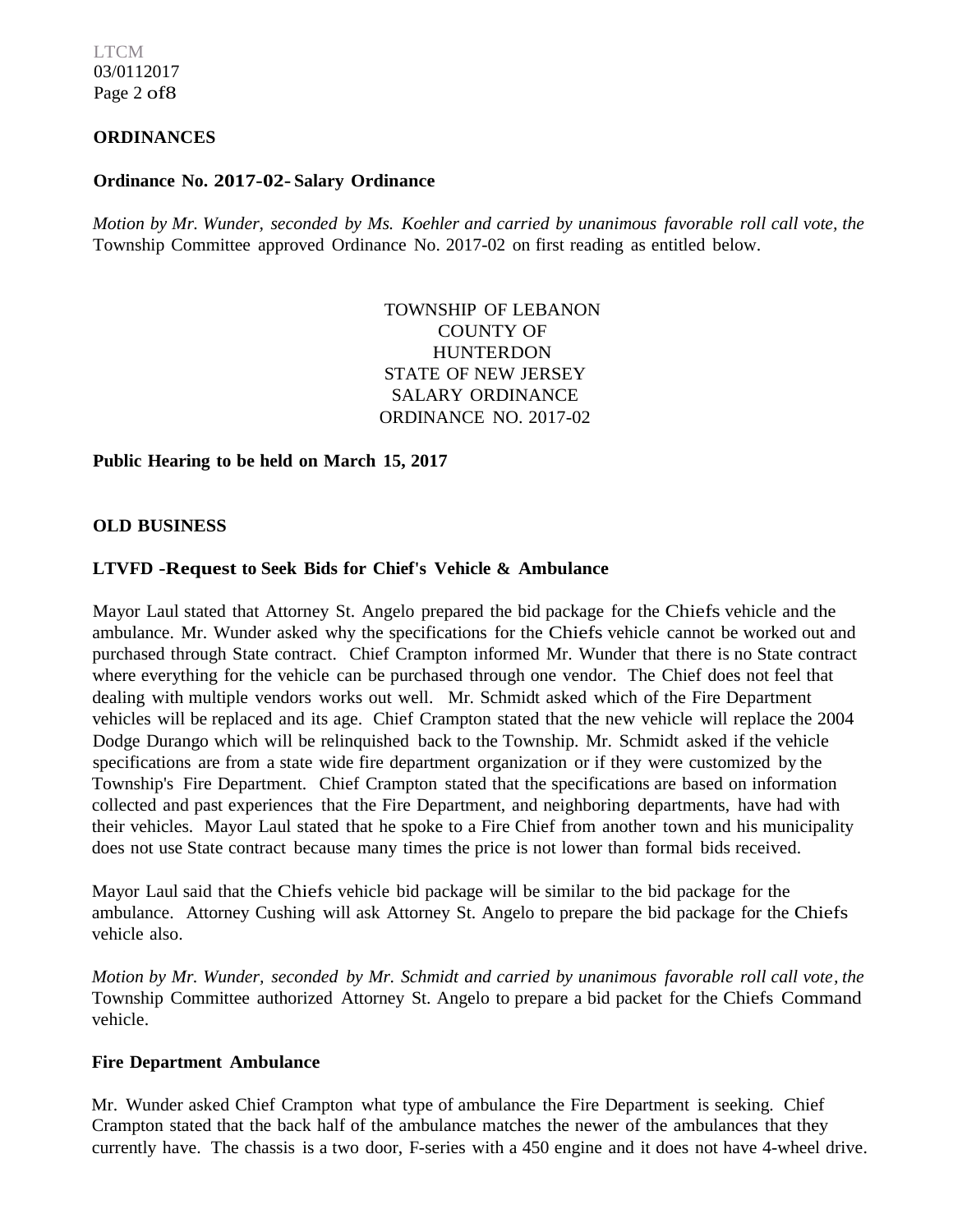LTCM 03/01/2017 Page 3 of8

Mr. Schmidt asked if the ambulance is a transport or rescue unit. Chief Crampton stated that it will be a transport ambulance. Mr. Schmidt stated that in the past the Committee was informed that the Houston Galveston Coop was authorities in configuring ambulances and a national source to acquire the desired ambulance. Mr. Schmidt asked Chief Crampton what has changed now that Houston Galveston is not able to assist the Township in the purchase of the ambulance. Chief Crampton stated that the box combination, with the 450 chassis, is the issue. The box that is available thorough Houston Galveston is only available in a 550 chassis and that would come with added height issues and cost issues.

Chief Crampton stated that the Fire Department chose to stay with the same box that is on their other ambulance, for easy transition from one unit to the other. Mr. McKee asked if the new box would be able to be reused on a new chassis in the future. Chief Crampton stated that it is a common practice to do so. Mr. Schmidt asked if the box on the white ambulance could be placed on a new chassis. Chief Crampton stated that, a few years ago, the Fire Department did look into transferring the box but the cost was approximately \$70,000. Due to the cost they did not feel that it made sense to do so. Mr. McKee asked if the width of the new ambulance will be the same as the other ambulances. Chief Crampton stated that it will be the same width.

#### **Amend Lease Agreement- Between Lebanon Township and the LTVFD**

Mayor Laul asked Chief Crampton if he had time to look over the amended Lease for Station 3, which include who will be responsible for the maintenance of the building. Chief Crampton stated that he did review the document but President Paul Ibsen has not. Mayor Laul stated that he would like for the Committee to approve the final draft so it can be sent to the Fire Department for review and signature. Once signed and returned the Committee will execute also.

*Motion by Mr. McKee, seconded by Mr. Wunder and carried by unanimous favorable roll call vote , the*  Township Committee authorized the Lease Agreement to be sent to the Fire Department for review and possible signature.

## **Approve Hall Rental Agreement/Conditions for LTVFD Station Three**

Held to a later meeting.

## **Environmental Assessment Proposal for 97 Red Mill Road**

Mr. Schmidt stated that a Phase I Environmental Assessment will have to be conducted on the property. Mr. Schmidt received three quotes for the work. The lowest quote was received from Quest Environmental in the amount of \$2950. Mr. Schmidt reminded the Committee that NJSWA will be reimbursing the Township for half of the cost.

*Motion by Ms. Koehler, seconded by Mr. McKee, and carried by unanimous favorable roll call vote, the* Township Committee appointed Quest Environmental to conduct a Green Acres Preliminary Assessment at a cost of \$2950.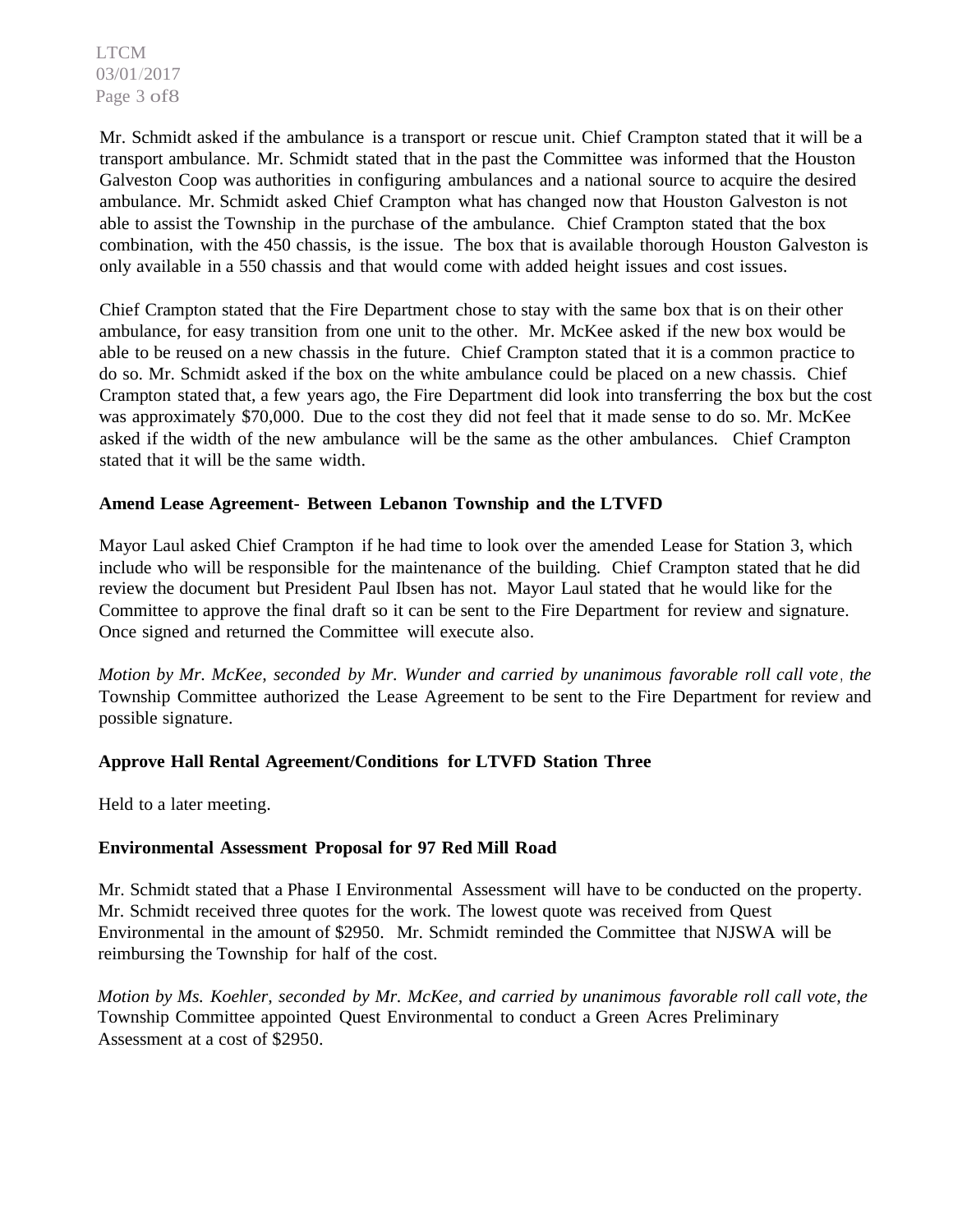LTCM 03/01/2017 Page 4 of8

### **Hagedorn Property**

Mr. Wunder stated that he spoke to Mr. Tighue, of the Office of Real Property, Acquisition and Disposition, NJ State Department of Treasury, regarding the leasing of the East Hall at the Hagedorn site. Mr. Tighue informed Mr. Wunder that they were working on a lease agreement with a company called Investment 360; however, at this time they are back in negotiations due to not coming to a final agreement. Mr. Tighue will keep the Township up to date on any progress made. Mr. Tighue also agreed that the company will need to come to a meeting to discuss any concerns that the Committee may have, such as, emergency service and public safety.

Mr. Schmidt stated that last year the Committee considered an ordinance relating to EMS transports. Mr. Schmidt said that he feels that this is a good time to get the ordinance in place. The Fire Department will be reaching out to the health facilities in the Township and will provide them with a copy of the proposed ordinance for comments.

#### **NEW BUSINESS**

#### **Library Committee Request to Appoint Member**

*Motion by Mr. Wunder, seconded by Mr. McKee and carried by unanimous favorable roll call vote, the* Township Committee appointed Mr. Victor Hoffman to the Library Committee.

### **PRESENTATION OF VOUCHERS**

Committee Members provided a description of vouchers exceeding \$1000.00.

*Motion by Ms. Koehler, seconded by Mr. Wunder and carried by unanimous favorable roll call vote, the* Township Committee approved the March 1, 2017 bill list, in amount of\$132,143.27.

#### **CORRESPONDENCE**

- a. Library Committee Members -Correspondence
- b. Recreation Commission-January 5, 2017 Meeting Minutes
- c. NJDEP -SFY2016 319(h) Proposal -Grant Application Denial Mayor Laul thanked the LT EOSC, Sharon Hardy and Nancy Lawler for their time and
	- effort in applying for the 319(h) Grant for a Rain Garden at the Library.
- d. Hunterdon Healthcare Foundation-Genevieve Sliker Tribute

Mayor Laul stated that at the last meeting there were comments made by a resident. Mayor Laul said that he is disappointed because the individual is a past Committee member and he had conversations with him on why his picture was temporarily removed from the wall. Mayor Laul stated that the day after the meeting he received a call stating that the new frames were in and the pictures are now hanging on the back wall. Mayor Laul said that he became more disappointed when the past member criticized the DPW employee's work. Mayor Laul noted that the DPW employees have an exceptionally good safety record and follow procedures. The past member also made statements against the DPW Manager, who was not even present at the work site, which the member had complained about. Mayor Laul stated that he will assume that there was memory loss with regard to the Committee pictures and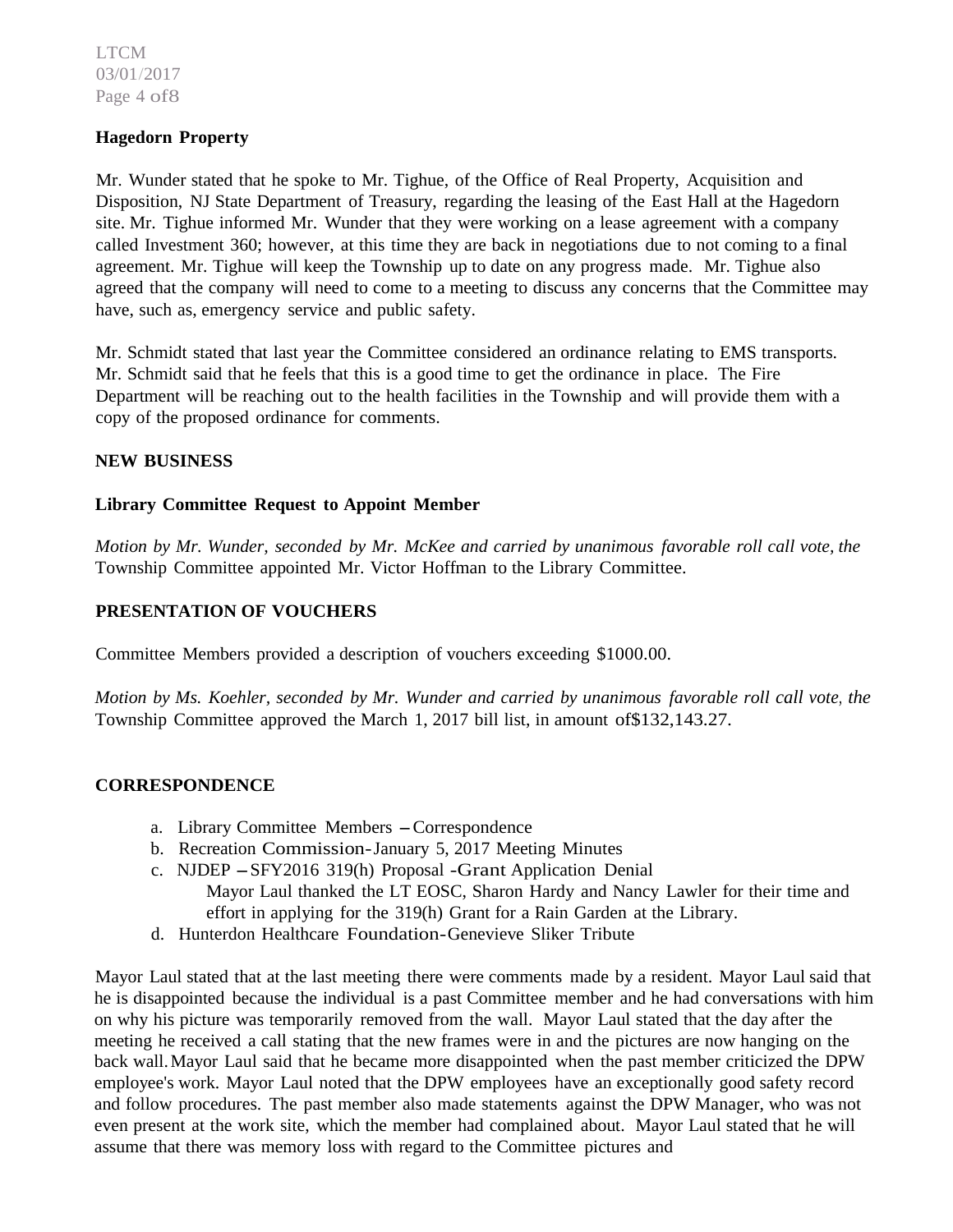poor vision in his statements relative to the DPW employee's performance. Mayor Laul stated that as a Committee member you are aware that your comments carry weight and it was disappointing to hear someone, who sat as a member, use alternate facts about the DPW Department. Mayor Laul stated that the Township has a great group of employees and a great Manager and after speaking with the DPW Manager, and receiving a detailed email about the incident, he was very disappointed with the past member. Mayor Laul said that he is very proud of the DPW and their efforts and hopes that in the future, all comments are based on facts.

# **PUBLIC COMMENTS**

*Motion by Mr. Wunder, seconded by Ms. Koehler and carried by unanimous favorable roll call vote, the* Township Committee opened the public comment portion of the meeting at 7:42p.m.

Mr. David Switzer, of 62 Point Mountain Road, provided the Committee with pictures of a bad curve on Point Mountain Road, which is in front of his property. Mr. Switzer informed the Committee that he is willing to sell a portion of his land, to the Township, to have the road corrected. Mr. Switzer feels that correcting the curve may prevent a serious accident from happening. Mr. Switzer said that he owns 4  $1/2$  acres and the Township may need a ¼ or a  $\frac{1}{2}$  an acre to correct the curve. DPW Manager Gabriel will look into Mr. Switzer's suggestion.

Mr. Ron Milkowski asked the Committee if they are aware of the type of facility that the State is planning on leasing to, at the Hagedorn site. Mr. Milkowski stated that, years back, there was a proposal for the criminally insane to be housed at the site. The Township fought it and prevailed. Mr. Milkowski stated that the Committee needs to know if the intent is for the criminally insane to be located there. It would be good to know, beforehand, so the process is smoother.

Mr. Milkowski stated that the Road Department is good but not perfect. He noted that he was not at the job site that the prior Committee member spoke of but he has seen times when safety gear was not used. Mr. Milkowski said that he is very aware of eye protection because he lost an eye due to an injury.

Mr. Victor Hoffman said that at the last meeting the Committee said that they were looking for insurance for volunteers and asked for an update. Mr. McKee stated that he is looking into the coverage but does not have the information for this meeting. Mr. Hoffman asked which volunteers will be covered. Mr. Schmidt stated that volunteers are not named but will be covered at any approved Township event.

Mr. Charlie Fortenbacker said that he remembers the meetings that Mr. Milkowski spoke of regarding the Hagedorn site and it was actually sexual offenders that they were planning on housing there. Mr. Fortenbacker stated that the Township needs to stay abreast of the State's plans for the facility.

Mr. Fortenbacker asked who owns Fire Station No.3. Mayor Laul stated that the Township owns the building and the Fire Department leases it. Mr. Fortenbacker asked where the rental fees go. Mayor Laul said that they Fire Department uses the fees collected as they see fit. Mr. Fortenbacker asked who owns the park and the pavilion. Mayor Laul stated that the Township owns them. Mr. Fortenbacker asked why the Friends of Memorial Park were asked to put the pavilion rental fees into a fund that the Township Committee would have access to. Mayor Laul stated that the Committee does not have access to the funds. The fees are put into a fund for the maintenance of the park. Mr. Fortenbacker asked why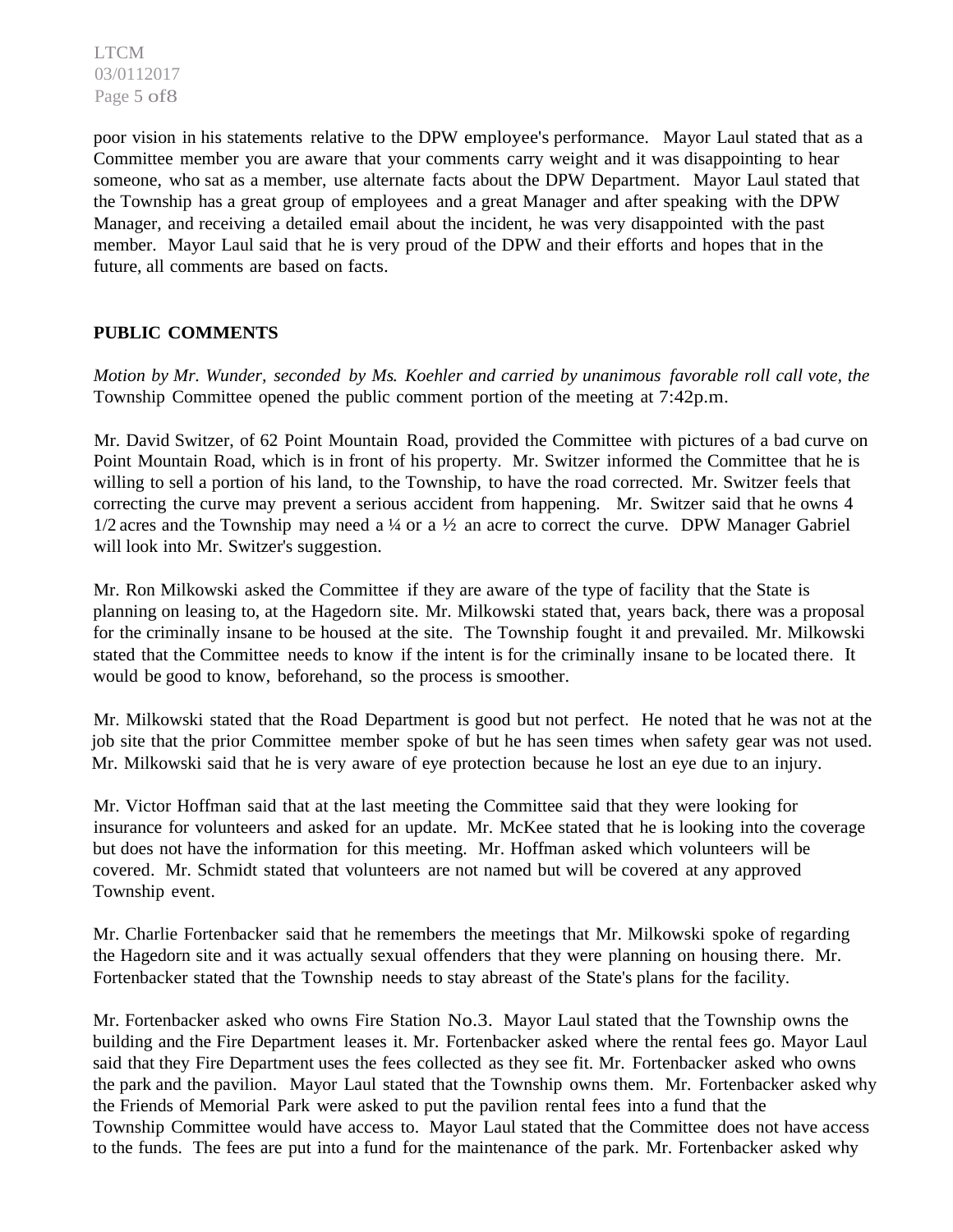LTCM 03/0112017 Page 6 of8

the Fire Department retains the fees that they receive but Friends must tum the money over to the Township.

Mayor Laul stated that the Fire Department leases the building so they are able to use the building in any way they choose. The Township owns the park and the Park Committee works on behalf of the Township Committee. Mayor Laul stated that all money that is collected, by the Park Committee, will be placed in a fund to be used solely for the maintenance of the park. Mr. Fortenbacker questioned if it is because the Fire Department leases the building, which their money does not have to be used to pay for their bills. Mayor Laul said that that is correct. Mr. Fortenbacker stated that the matter needs to be discussed further but he is looking for clarification. Mr. Wunder informed Mr. Fortenbacker that only the Park Committee can access the money that they collect. Mayor Laul stated that the ordinance provided the Park Committee with the mechanism to collect fees for the use of the pavilion. At this time, funds are based on donations and there is no guarantee of funding. Mayor Laul stated that when the park was established it was not to be supported by taxpayer's money. This was changed in 2008 when the Committee adopted a resolution stating that the Township would take on the financial responsibilities of the park. Mr. Fortenbacker asked if Friends will have to request to use the money. Mayor Laul stated that they will have to do so. Mayor Laul stated that the ordinance now corrected the process and there is no taxpayer's money being used to fund the park.

*Motion by Mr. Wunder, seconded by Mr. Schmidt and carried by unanimous favorable roll call vote, the* Township Committee closed the public comment portion of the meeting at 8:01p.m.

#### **Resolution** No. **32-2017 -Executive Session**

*Motion by Mr. Schmidt, seconded by Mr. Wunder and carried by unanimous favorable roll call vote, the* Township Committee approved Resolution No. 32-2017 and convened in executive session at 8:03 p.m.

There may be action taken on when the meeting reconvenes.

# TOWNSHIP OF LEBANON COUNTY OF **HUNTERDON** STATE OF NEW JERSEY RESOLUTION NO. 32-2017 RESOLUTION AUTHORIZING EXECUTIVE SESSION

WHEREAS, the Open Public Meetings Act; *N.JS.A.* 10:4-6 *et seq.,* declares it to be the public policy of the State to insure the right of citizens to have adequate advance notice of and the right to attend meetings of public bodies at which business affecting the public is discussed or acted upon; and

WHEREAS, the Open Public Meetings Act also recognizes exceptions to the right of the public to attend portions of such meetings; and

WHEREAS, the Mayor and Committee find it necessary to conduct an executive session closed to the public as permitted by the *N.JS.A.* 40:4-12; and

WHEREAS, the Mayor and Committee will reconvene in public session at the conclusion of the executive session;

NOW, THEREFORE, BE IT RESOLVED by the Mayor and Committee of the Township of Lebanon, County of Hunterdon, State of New Jersey that they will conduct an executive session to discuss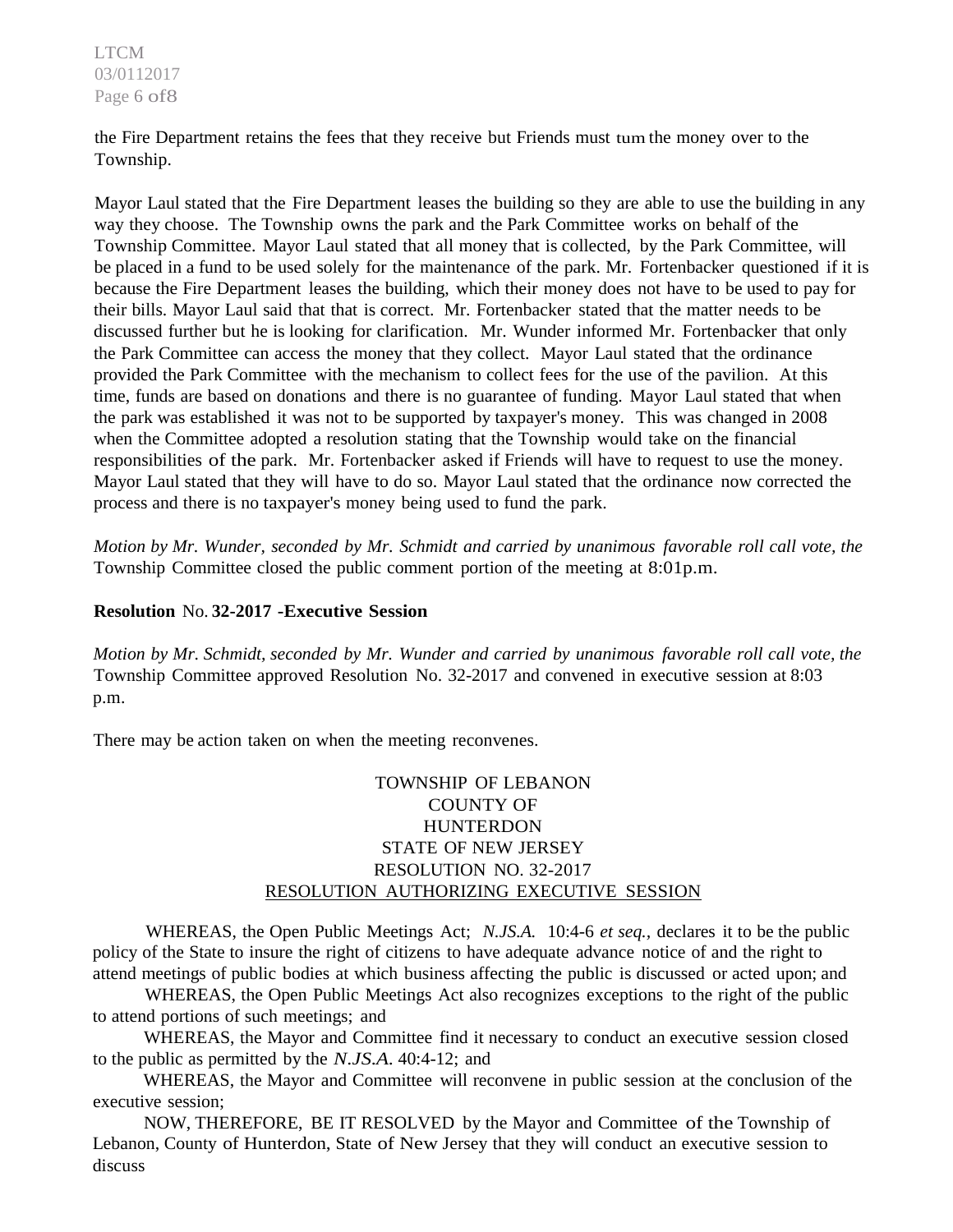LTCM 03/01/2017 Page 7 of8

the following topic(s) as permitted by *NJS.A.* 40:4-12:

A matter which Federal Law, State Statute or Rule of Court requires be kept confidential or excluded from discussion in public (Provision relied upon:

A matter where the release of information would impair a right to receive funds from the federal government;

\_\_\_A matter whose disclosure would constitute an unwarranted invasion of individual privacy; A collective bargaining agreement, or the terms and conditions thereof (Specify contract:

X A matter involving the purpose, lease or acquisition of real property with public funds, the setting of bank rates or investment of public funds where it could adversely affect the public interest if discussion of such matters were disclosed; Real Estate Acquisitions. 97 **Red Mill- 661 Woodglen** 

**Road**<br>
— — **Koad**<br>
— Tactics and techniques utilized in prot<br>
their disclosure could impair such protection; Tactics and techniques utilized in protecting the safety and property of the public provided that

Investigations of violations or possible violations ofthe law;

Pending or anticipated litigation or contract negotiation in which the public body is or may become a party; (The general nature of the litigation or contract negotiations is:

Professional Service Contracts . The public disclosure of such information at this time would have a potentially negative impact on the municipality's position in the litigation or negotiation; therefore this information will be withheld until such time as the matter is concluded or the potential for negative impact no longer exists.

X Matters falling within the attorney-client privilege, to the extent that confidentiality is required in order for the attorney to exercise his or her ethical duties as a lawyer; (The general nature of the matter is: **Affordable Housing** or the public disclosure of such information at this time would have a potentially negative impact on the municipality 's position

with respect to the matter being discussed; therefore this information will be withheld until such time as the matter is concluded or the potential for negative impact no longer exists.);

X Matters involving the employment, appointment, termination of employment, terms and conditions of employment, evaluation of the performance, promotion or disciplining of any specific prospective or current public officer or employee of the public body, where all individual employees or appointees whose rights could be adversely affected have not requested in writing that the matter(s) be discussed at a public

meeting; (The employee(s) and/or general nature of discussion is: **Police Officer Position** Union Contract the public disclosure of such information at this time would violate the employee(s) privacy rights; therefore this information will be withheld until such time as the matter is concluded or the threat to privacy rights no longer exists.;

Deliberation occurring after a public hearing that may result in the imposition of a specific civil penalty or loss of a license or permit;

BE IT FURTHER RESOLVED that the Mayor and Committee hereby declare that their discussion of the subject(s) identified above may be made public at a time when the Township Attorney advises them that the disclosure of the discussion will not detrimentally affect any right, interest or duty of the Township or any other entity with respect to said discussion.

BE IT FURTHER RESOLVED that the Mayor and Committee, for the reasons set forth above, hereby declare that the public is excluded from the portion ofthe meeting during which the above discussion shall take place.